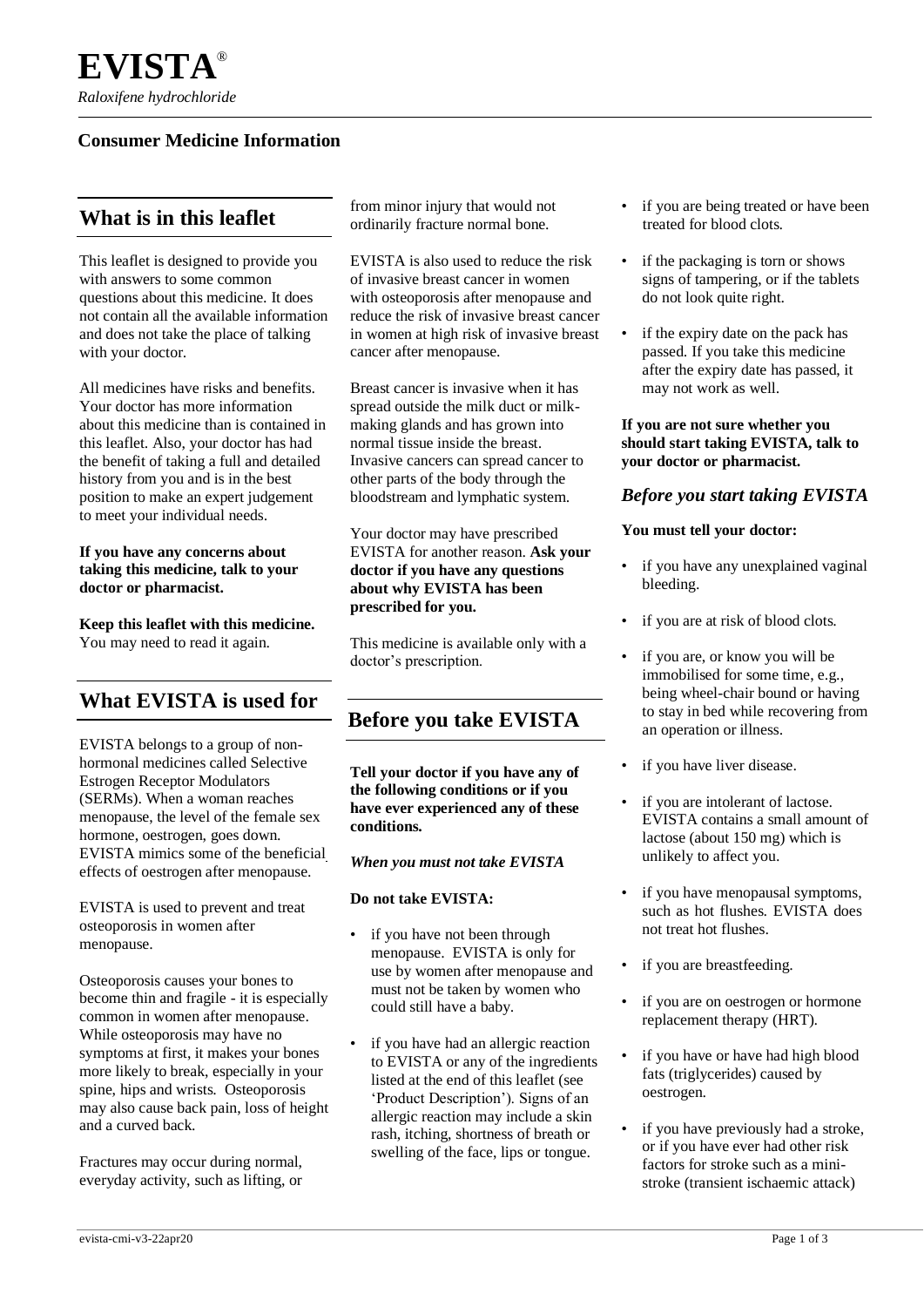or a type of irregular heartbeat called atrial fibrillation

• if you have had breast cancer. EVISTA has not been fully studied in women who have a history of breast cancer.

Before starting and while taking EVISTA you should have breast examinations and mammograms, as directed by your Doctor. EVISTA does not eliminate the chance of developing breast cancers, you need these examinations to find any breast cancers as early as possible.

EVISTA is not intended to be taken by men.

EVISTA has no known effect on driving or the ability to use machinery.

### *Taking other medicines*

**Tell your doctor if you are taking any other medicines, including any that you buy without a prescription from your pharmacy, supermarket or health food shop.** Some medicines and EVISTA may interfere with each other. These include:

- medicines for your heart such as digitalis drugs (e.g. digoxin) or blood thinning drugs such as warfarin. Your doctor may need to adjust the dose of these medicines.
- hormone replacement therapy (HRT) or oestrogens.
- lipid-lowering drugs including cholestyramine.

Your doctor or pharmacist has more information on medicines to be careful with or avoid while taking EVISTA.

#### **Tell your doctor about these things before taking EVISTA.**

## **How to take EVISTA**

**Carefully follow all directions given to you by your doctor or pharmacist.**  These may differ from the information contained in this leaflet.

#### *How much to take*

The usual dose of EVISTA is one tablet per day.

#### *How to take it*

EVISTA tablets should be swallowed whole with a glass of water.

When prescribed for the treatment or prevention of osteoporosis, EVISTA should be taken in conjunction with supplementary calcium if daily calcium intake is inadequate.

### *When to take it*

It does not matter what time of day you take your tablet. However, it is best to take it at the same time each day as this will help you remember to take it.

The days of the week are printed on the blister foil to help you take your tablet each day.

You may take EVISTA with or without food.

### *How long do I take it*

For maximum benefit, EVISTA is intended for long-term use. **Do not stop taking EVISTA without first talking to your doctor.**

#### *If you forget to take it*

**If it is almost time for your next dose, skip the tablet you missed and take your next dose when you are meant to.**

**Otherwise, take it as soon as you remember then go back to taking your medicine as you would normally.**

**Do not take a double dose to make up for the dose that you missed.**

**If you are not sure what to do, ask your doctor or pharmacist.**

### *If you take too much*

**Immediately telephone your doctor or the Australian Poisons Information Centre (13 11 26), or the New Zealand National Poisons Information Centre (0800 POISON or 0800 764 766), or go to the**

#### **Accident and Emergency Department at your nearest hospital, if you think that you or anyone else has taken too much EVISTA.** Do this even if there are no signs of discomfort or poisoning**.**

In adults, symptoms of an overdose may include leg cramps and dizziness.

In children, symptoms of an overdose may include coordination problems, dizziness, vomiting, rash, diarrhoea, repetitive shaking, and flushing.

# **While you are taking EVISTA**

#### *Things you must do*

**It is important that you remember to take EVISTA daily and at the dose prescribed by your doctor.**

**Tell all doctors and pharmacists who are treating you that you are taking EVISTA.**

**While you are taking EVISTA, tell your doctor or pharmacist before you start any new medicine.**

**If you become pregnant while taking EVISTA, tell your doctor.**

**Tell your doctor if you are immobilised for some time, e.g., being wheel-chair bound or having to stay in bed while recovering from an operation or illness.**

**If you are going on a long plane or car trip, you should move about periodically.**

**Tell your doctor if you have any vaginal bleeding.**

#### *Things you must not do*

**Do not stop taking EVISTA without first checking with your doctor.**

**Do not give EVISTA to anyone else**, your doctor has prescribed it specifically for you.